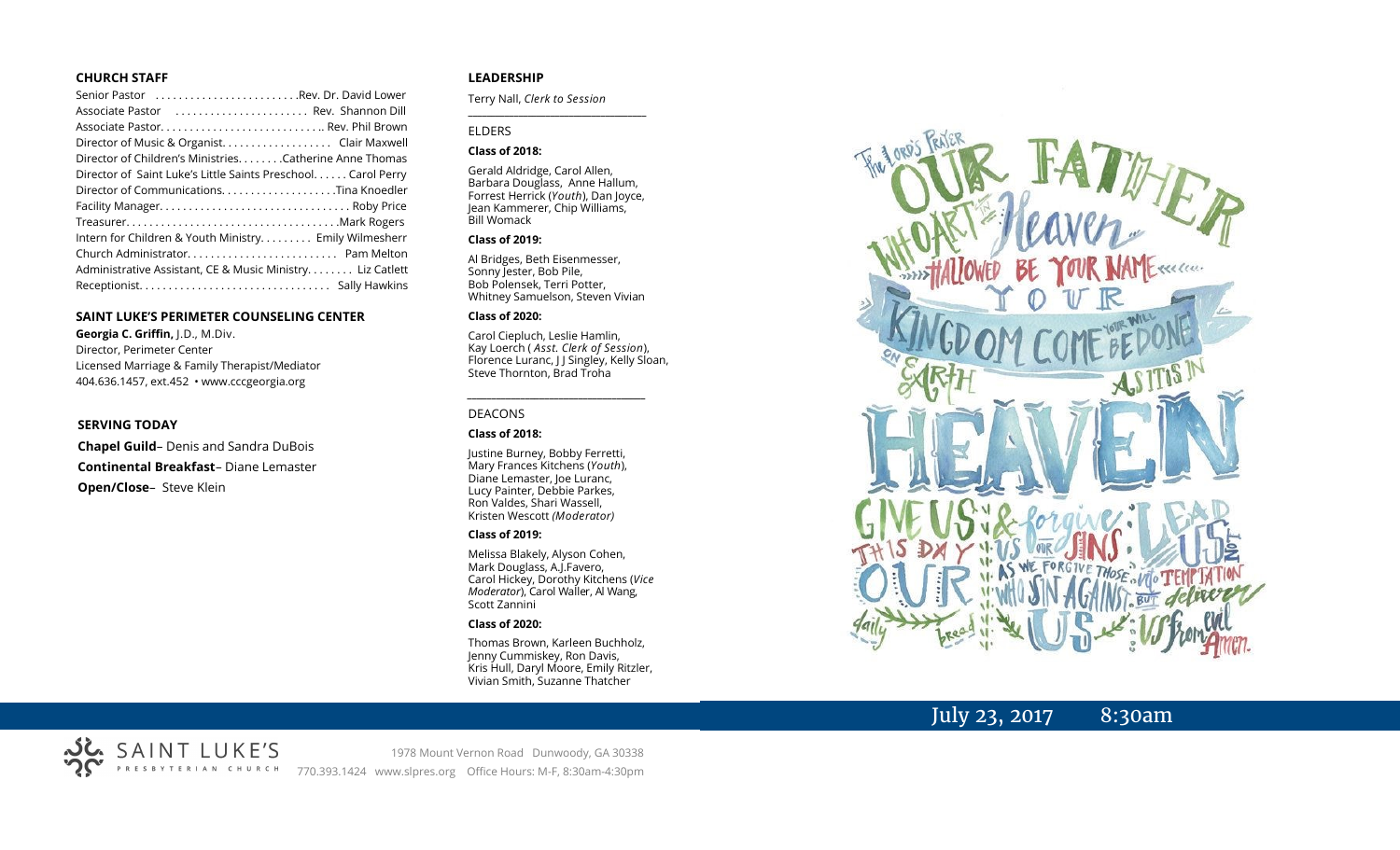

1978 Mount Vernon Road • Dunwoody, Georgia 30338 770.393.1424 • www.slpres.org

# **July 23, 2017**

Seventh Sunday after Pentecost

#### **Liturgical Color:** Green

*Green is used for all of the other time periods (called Ordinary Time) not marked by a specific festival or season.*

#### **SUNDAY SCHEDULE**

8:30am Chapel Communion Service 9:30am Sunday School 10:30am Sanctuary Worship Service *Nursery available at all services and Sunday School.*

# MISSION

Responding to God's call and empowered by the Holy Spirit, we invite all to join us in knowing, serving, and sharing Jesus Christ here and around the world.

# VISION

To be a beacon of faith, hope, and love– every member an active disciple in Christ's ministry.

# **WELCOME, GUESTS!**

We are delighted you are worshipping with us.

**DURING** the Welcome, please print the requested information on the Friendship Pad and pass the Friendship Pad down the pew.

**AFTER** the worship service, please join us outside the Chapel where our Pastors will be available to answer questions and provide you with a loaf of freshly-baked bread.

**FOR MORE** information about our programs, ministries or membership, please contact one of our Pastors at 770.393.1424, or visit our website: slpres.org.

## **THAT ALL MAY WORSHIP**

**ASSISTIVE** hearing devices, large print hymnals, large print bulletins and back cushions are available. Please contact an usher for further assistance. **CHILDREN'S WORSHIP** buckets

and activity sheets are available on the table just outside the Chapel doors. For your convenience, there is a Family Restroom located in the hallway of the administrative offices, on the first floor, near the main lobby.

#### **END ZONE FEVER! COLLEGE FOOTBALL FORECAST WITH TONY BARNHART**— The

2017-2018 college football season is fast approaching and with it comes the Saint Luke's traditional August Men's Breakfast event. Tony Barnhart will be with us on August 5 (yes, one week earlier than usual) to get the football party started with his prognostications on just what we might expect from our favorite and not-so-favorite teams. Put on your college colors and come! Be informed! Be entertained! Enjoy a delicious breakfast! Make this goodtime experience another for your bank of good memories! Saint Luke's women and their guests are always welcome. Deadline for responding is Wednesday**,** August 2. Please RSVP to Daryl Moore, (H)770-395-6278, (M)404-993-6203, [ddmoore@yahoo.com.](mailto:ddmoore@yahoo.com)

#### **CARE FOR A REAL SCOTTISH HERITAGE**

**EXPERIENCE?**— We are currently planning to host a trip to Scotland next spring from April 29 to May 7, 2018. We are looking for roughly 25 people to join us as we explore this exciting country and our Presbyterian roots (our tour guide is an ordained minister in the Church of Scotland!). Some of you may recall we visited Scotland a few years ago and had such a wonderful time we are going back! Please contact Phil Brown to add your name to the list and/or if you have any questions about the trip: philbrown@slpres.org.

# **GATHER YOUR STUFF! ELECTRONICS**

**RECYCLING EVENT**— The date is being firmed up with the City of Dunwoody. We hope to be able to secure a Sunday in August, held on site at Saint Luke's. Please stay tuned for all of the details about this Saint Luke's Green Team sponsored event.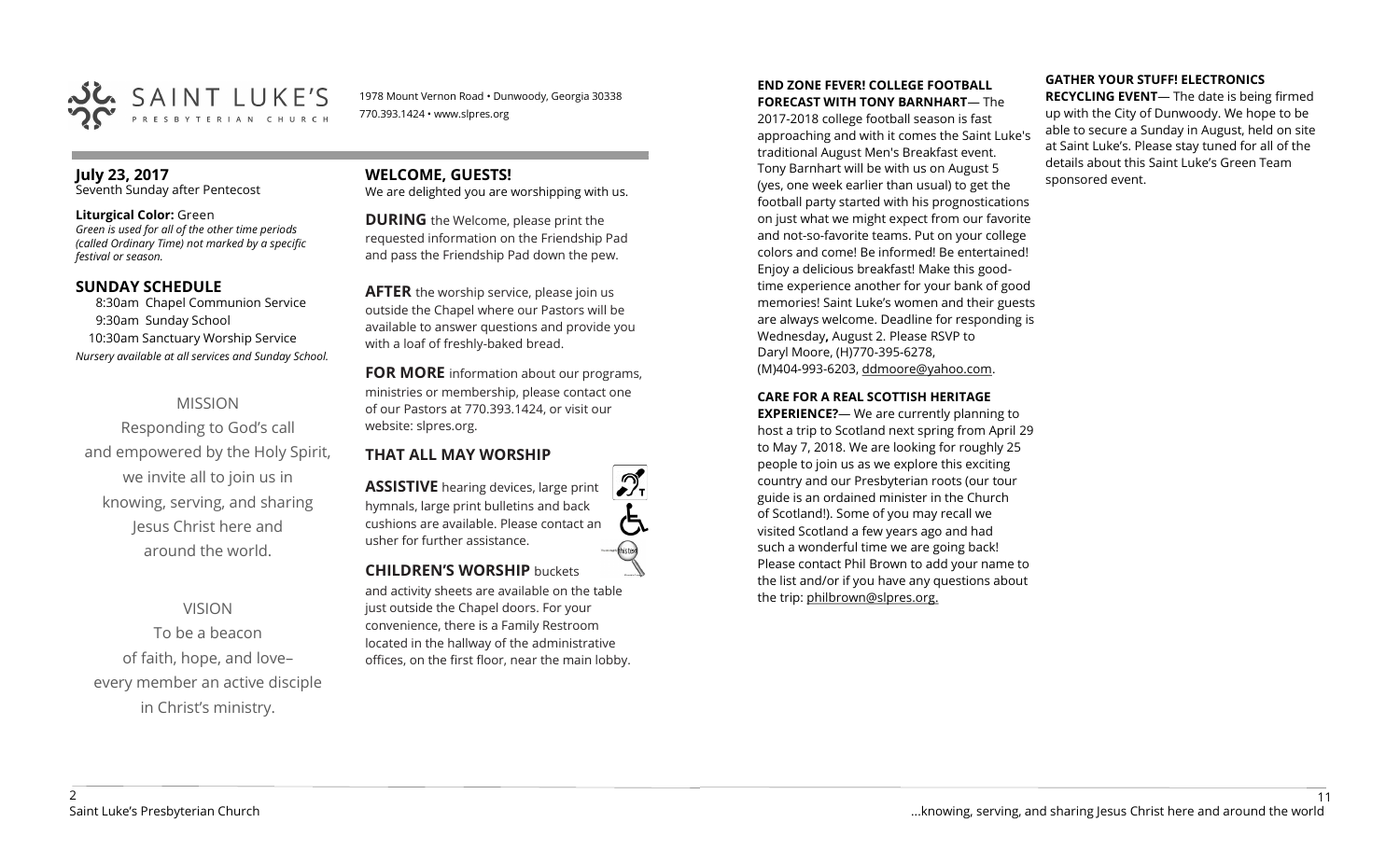# ADULT MINISTRY

**Shannon Dill shannondill@slpres.org / 770.393.1424 ext. 229**   $\_$  ,  $\_$  ,  $\_$  ,  $\_$  ,  $\_$  ,  $\_$  ,  $\_$  ,  $\_$  ,  $\_$  ,  $\_$  ,  $\_$  ,  $\_$  ,  $\_$  ,  $\_$  ,  $\_$  ,  $\_$  ,  $\_$  ,  $\_$  ,  $\_$  ,  $\_$ 

## **ADULT SUMMER SUNDAY SCHOOL**

Classes will continue to meet between the worship services, 9:30-10:15am. Descriptions of current groups are available on our website (slpres.org) or http://bit.ly/AdultSundaySchool. Please join us!

- Seasons of the Spirit (**Room 231/233**) a study of the scripture lessons used in Sunday sermons.
- Soul Food (**Room 234/236)**  Study focuses on a variety of topics to illuminate our faith and understanding of the Christian life in this complicated world.
- Faith Foundations (**Room 232)**  Using the Kerygma study guides, this class explores Scripture, Christian Belief, and our faith with the goal of growing as Christian Disciples.
- FINCH (**Room 203)** Representing parents of children and youth, our studies hope to support and encourage you and your family. *(Does not meet in July)*

#### **FRIDAY MORNING MEN'S BIBLE STUDY**

Fellowship and Bible study every Friday from 6:40-8am in the Parlor with Dan Joyce.

#### **BIBLE STUDY: "WAYFARERS"**

Come join David, Shannon or Phil as this week's preacher leads a study of the scripture for the upcoming Sunday's worship. Meet on Wednesdays at 10am in the church library. Study will resume on July 26.

# YOUTH MINISTRY

**Phil Brown philbrown@slpres.org / 770.393.1424 ext. 238 Emily Wilmesherr emilywilmesherr@slpres.org/ 770.393.1424 ext. 234**   $\_$  ,  $\_$  ,  $\_$  ,  $\_$  ,  $\_$  ,  $\_$  ,  $\_$  ,  $\_$  ,  $\_$  ,  $\_$  ,  $\_$  ,  $\_$  ,  $\_$  ,  $\_$  ,  $\_$  ,  $\_$  ,  $\_$  ,  $\_$  ,  $\_$  ,  $\_$ 

## **YOUTH SUNDAY SCHOOL**

No Sunday School in July. Emily's Breakfast in Youth Loft next week at 9:30am.

# **In Preparation for Worship**

" The function of prayer is not to influence God, but rather to change the nature of the one who prays."

*~Søren Kierkegaard*

| EN SER |
|--------|
|        |

# **Prelude** Prayer *Edvard Grieg*

## **Welcome and Announcements**

**Call to Worship\*** Luke 11:2-4

- Leader: As we gather today, we dare, as Jesus taught, to call to you, and humble ourselves before you.
- **People: Our Father, who art in heaven, hallowed be your name.**
- Leader: As we gather today, we seek your ways, not our own:
- **People: Your Kingdom come.**
- Leader: As we gather today, we acknowledge our need for you.
- **People: Give us this day our daily bread.**
- Leader: As we gather today, we confess our shortfalls, and plead for your keeping.
- **People: Forgive us our sins, as we ourselves forgive everyone indebted to us.**
- Leader: And do not bring us into the time of trial.

**People: For yours is the Kingdom, the power and the glory, forever. Amen.**

**Hymn #402\*** How Lovely, Lord *MERLE'S TUNE*

# **Call to Confession\***

Leader: The Lord be with you. **People: And also with you.** Leader: Let us pray.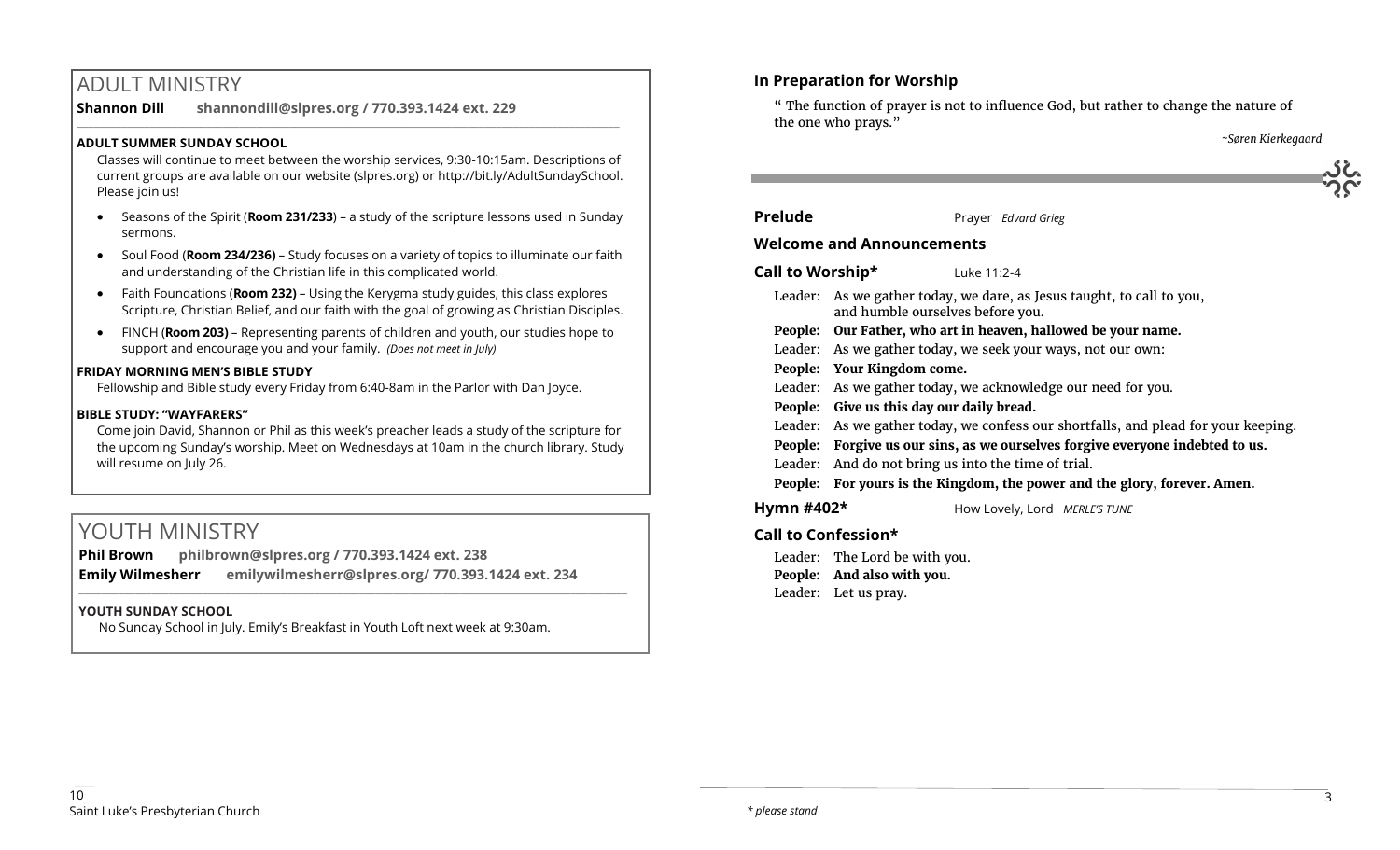#### **Prayer of Confession\***

**Gracious God, How often we turn away from you, seeking our own provision, yet you remain constant to us. We want in need, instead of resting in the assurance of all you give. We cut ourselves off from you and others, but you will not let us go. Forgive us, and turn us back to you and your promises to satisfy and redeem. Hear now our silent prayers of confession…***(Silence is kept for personal confession)* 

Leader: Lord, in Your mercy, **People: Hear our prayer. Amen.**

#### **Assurance of Forgiveness\***

# **Song of Praise\***

**Praise the Lord, praise the Lord, let the earth hear God's voice! Praise the Lord, praise the Lord, let the people rejoice! O come to the Father through Jesus the Son, And give God the glory, great things God has done!** 

## **Passing of the Peace of Christ\***

Leader: May the peace of Christ be with you. **People: And also with you.**

## **Prayer for Illumination**

#### **Scripture Lesson** Luke 12:22-34, *page 74-75 of the New Testament*

Leader: The Word of the Lord. **People: Thanks be to God.**

## **Tell Us Our Story Shannon Dill Contract Contract Contract Contract Contract Contract Contract Contract Contract Contract Contract Contract Contract Contract Contract Contract Contract Contract Contract Contract Contra**

*Children are always welcome to stay in worship. If preferred, parents may take their child(ren) to the nursery.*

**Sermon** The Lord's Prayer: Our Needs" David Lower

#### **WANTED: HEROES FOR OUR CHILDREN**

Some exciting new changes are coming this fall in the learning opportunities we offer our preschool and elementary children. However, they can't make faith and friendship connections without lots of caring adult volunteers. We'll be providing more details in the coming weeks, but we ask that you begin to prayerfully consider how you may be able to help. Our needs will include:

- Sunday morning 3's, PreK and Kindergarten, 9:30am to 10:15am
- Sunday morning  $1^{st}$ ,  $2^{nd}$ , and  $3^{rd}$  grades, 9:30am to 10:15am
- $\bullet$  Sunday morning 4<sup>th</sup> and 5<sup>th</sup> grades, 9:30am to 10:15am
- Sunday morning Faithful Friends for Kindergarten and First Grade, during 10:30am worship after Tell Us Our Story
- Sunday morning Welcome Wagon, Infants through 2's, 10:15am to 11:30am
- Feast  $1^{st}$ ,  $2^{nd}$ , and  $3^{rd}$  grades, 6:30pm to 7:15pm
- Feast  $4^{th}$  and  $5^{th}$  grades, 6:30pm to 7:15pm

We will provide all training and materials. We promise to keep it simple and make it fun. We guarantee you'll learn a lot about the Bible. We will work with your schedule and provide back-up when needed. We will celebrate when you say yes!

Contact [cathomas@slpres.org](mailto:cathomas@slpres.org) to say "I'm in!", "I'm thinking about it!", or "Tell me more!"

# MUSIC MINISTRY

**Clair Maxwell clairmaxwell@slpres.org / 770.393.1424 ext. 227**   $\_$  ,  $\_$  ,  $\_$  ,  $\_$  ,  $\_$  ,  $\_$  ,  $\_$  ,  $\_$  ,  $\_$  ,  $\_$  ,  $\_$  ,  $\_$  ,  $\_$  ,  $\_$  ,  $\_$  ,  $\_$  ,  $\_$  ,  $\_$  ,  $\_$  ,  $\_$  ,  $\_$  ,  $\_$  ,  $\_$  ,  $\_$  ,  $\_$  ,  $\_$  ,  $\_$  ,  $\_$  ,  $\_$  ,  $\_$  ,  $\_$  ,  $\_$  ,  $\_$  ,  $\_$  ,  $\_$  ,  $\_$  ,  $\_$  ,

#### **SUMMER MUSIC**

We are currently scheduling music for our summer worship services while our choirs take the summer off. If you play an instrument, take music lessons, or can't sing with the choirs during the year, this is your chance to share your gifts with the congregation. Music is needed at the 8:30 and 10:30am services from through August 20. All singers and instrumentalists are welcome and appreciated! Contact Clair Maxwell if interested.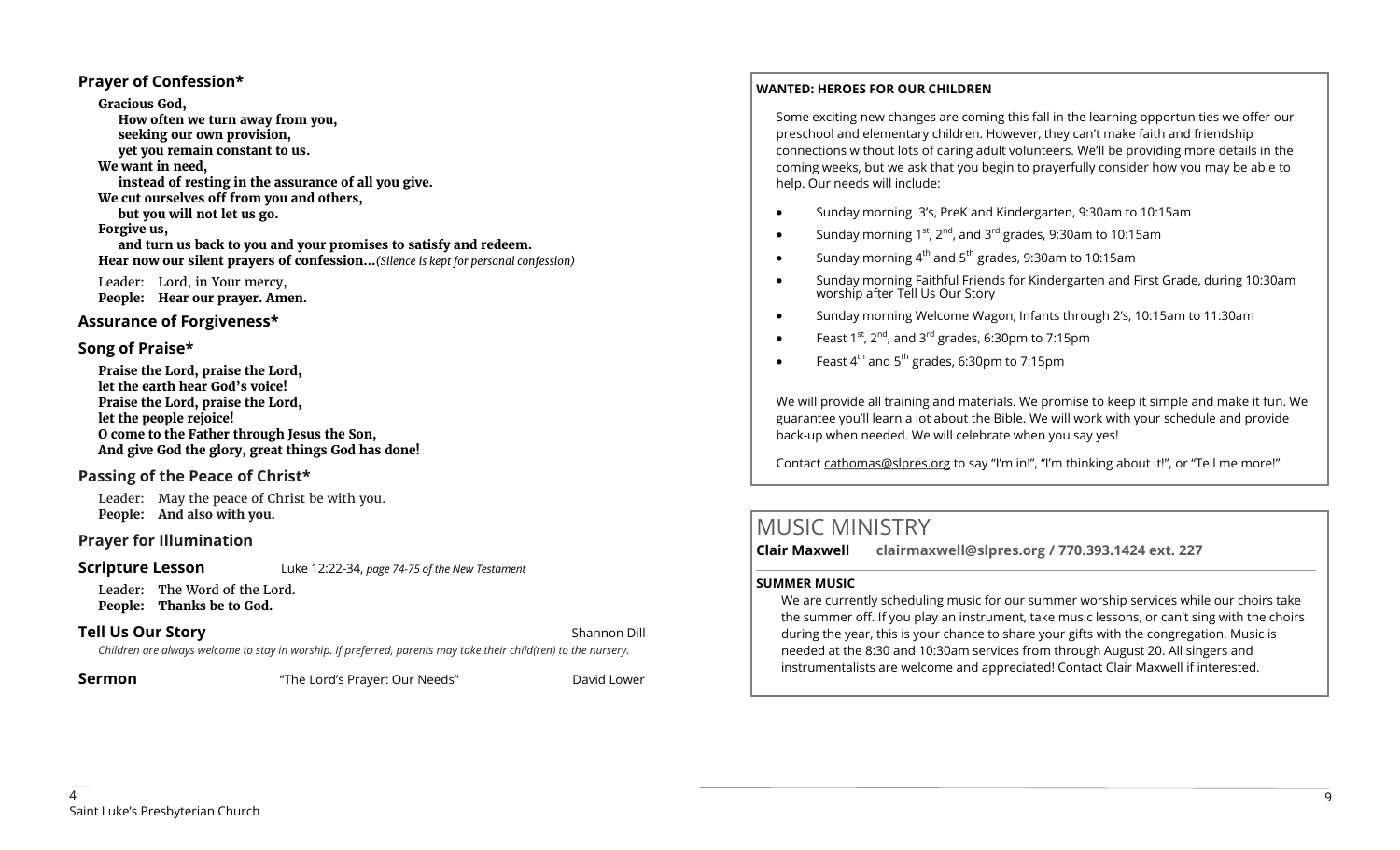# S P L A S H ! CHILDREN'S MINISTRIES

**Catherine Anne Thomas cathomas@slpres.org / 770.393.1424 ext. 228 \_\_\_\_\_\_\_\_\_\_\_\_\_\_\_\_\_\_\_\_\_\_\_\_\_\_\_\_\_\_\_\_\_\_\_\_\_\_\_\_\_\_\_\_\_\_\_\_\_\_\_\_\_\_\_\_\_\_\_\_\_\_\_\_\_\_\_\_\_\_\_\_\_\_\_\_\_\_\_\_\_\_\_\_\_\_\_\_\_\_\_\_\_\_\_\_\_\_\_\_\_\_\_\_\_\_\_** 

# **UPCOMING EVENTS:**

**Sunday, July 30** – Join us for breakfast (kids and youth) and lunch (everybody) as we celebrate the ministry of Emily Wilmesherr!

**Friday, August 4** – Elementary kids and their families are invited to "Gear Up For School" with a fun night of family games. Great Hall, 7pm to 8:30pm.

**Sunday, August 6** – Blessing of the Backpacks at both 8:30am and 10:30am worship. Bring your school backpack for a special blessing. We'll also collect extra school supplies for the Community Assistance Center (CAC) , or you can donate in advance via their web link: https://tinyurl.com/CAC-Tools-for-Schools.

**Sunday, August 27** – Annual Pancake Kickoff, Children's Wax Museum (details below), and the unveiling of our incredible Bible Timeline installation! Breakfast begins in the Great Hall at 9am and continues until 10:15am.

**Sunday, September 3** – Movie Morning! Children in PreK and Kindergarten will enjoy "Mischief Sunday" in Room 121; kids in Grades 1 – 5 will love "Clive and Ian's Wonder Blimp of Knowledge"!

**Sunday, September 10** – First morning of Sunday School fun for children, 9:30am to 10:15am Get ready for some fun changes!

**Wednesday, September 20** – First Night of Feast! Children's Choirs begin rehearsals, delicious family dinners are back, and engaging new classes debut for all ages!

# **CHILDREN'S WAX MUSEUM: BIBLE TIMELINE EDITION!**

This year our ever-popular Children's Wax Museum will serve as the "entry exhibit" to the brand-new Saint Luke's Bible Timeline! Each child who participates will give a "sneak peek" of a real person who was an important part of God's great story in the Old Testament. It's easy to participate: just sign up for a part in the main lobby, go home and learn a few key facts about what that person did to help God, then come on August 27 ready to "say your piece"! It can be one sentence or it can be three…just a brief "blurb" is fine. You'll say it to each group that stops to see you, so don't make it too long! A selection of costumes will be provided if you need one - you'll get an email about that once you have signed up. Questions? Email [cathomas@slpres.org.](mailto:cathomas@slpres.org)

**God's sovereign love is a mystery beyond the reach of the human mind. Human thought ascribes to God superlatives of power, wisdom, and goodness. But God reveals divine love in Jesus Christ by showing power in the form of a servant, wisdom in the folly of the cross, and goodness in receiving sinful men and women. The power of God's love in Christ to transform the world discloses that the Redeemer is the Lord and Creator who made all things to serve the purpose of God's love.** 

**Affirmation of Faith\*** from the Confession of 1967

# **Offering Invitation**

*Giving is a tangible sign of worship. If you give electronically, there is a blue, laminated, electronic giving card in the pew rack to place in the offering plate as it is passed.*

**Offertory** Offering *Camille Saint-Saens* 

# **Song of Thanksgiving\***